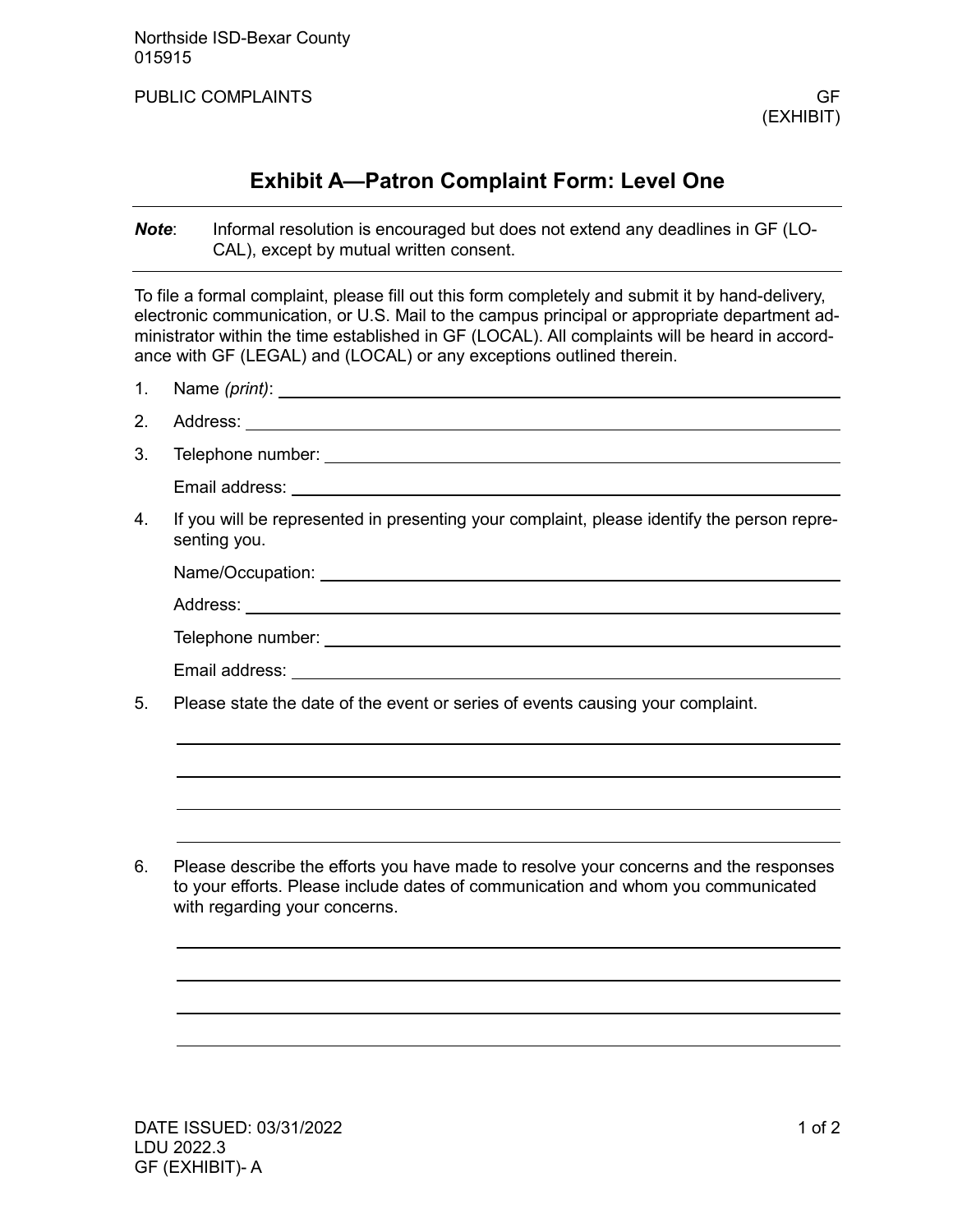7. Please state specific facts that support your complaint (list in detail and submit any documentation to support your facts with the grievance form).

8. Please state your complaint, including the individual harm alleged. Describe the circumstances causing your complaint. Please give specific, factual details. (If more room is needed, please attach your additional comment to this document.)

9. Please state the remedy you seek for the complaint.

| Signature: _                                   |  |
|------------------------------------------------|--|
| Signature of representative (if applicable): _ |  |
|                                                |  |

Date submitted: University of the submitted:

### **Complainant, please note:**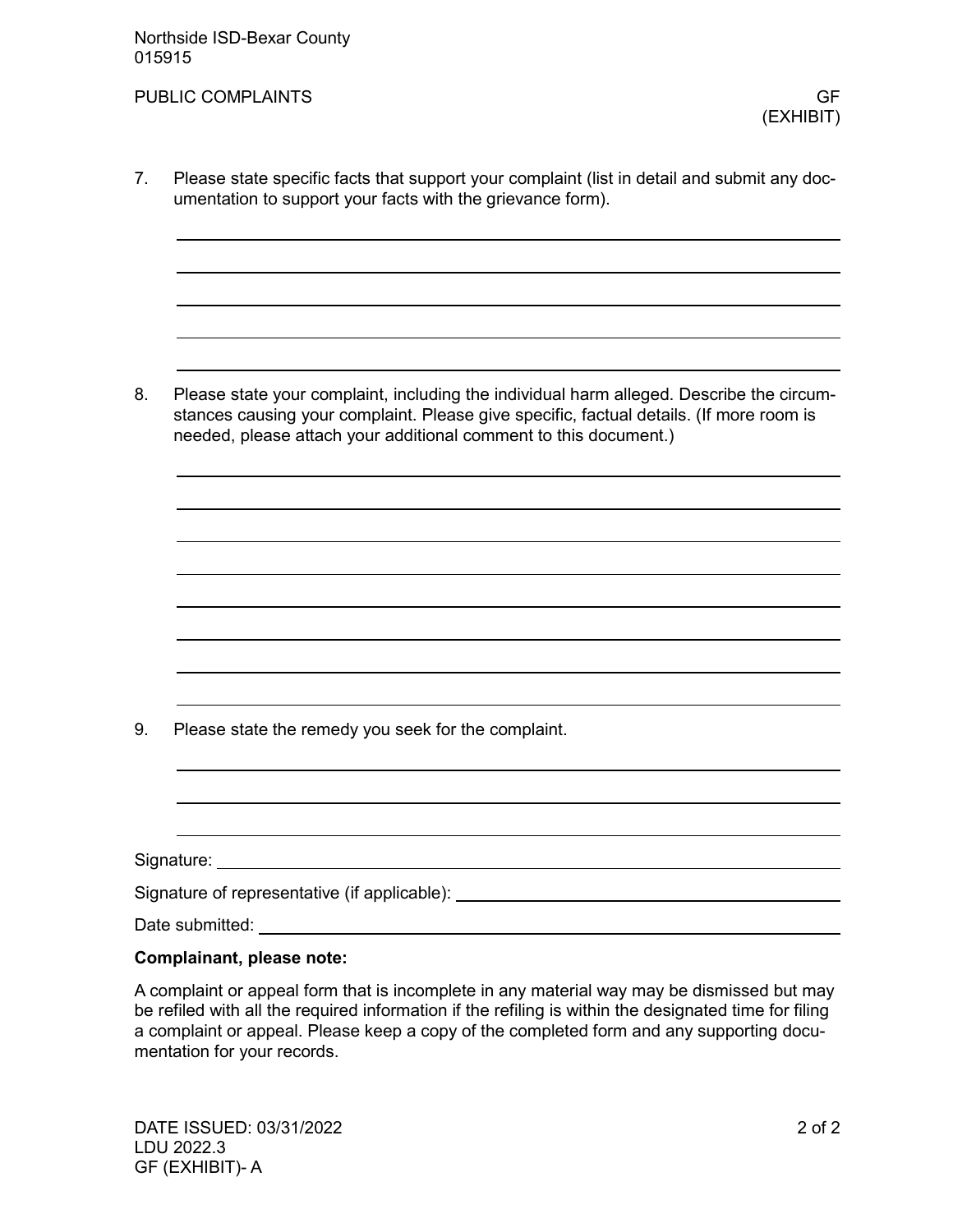Northside ISD-Bexar County 015915

PUBLIC COMPLAINTS GF

## **Exhibit B—Patron Complaint Form: Level Two**

To appeal a Level One decision, please fill out this form completely and submit it by handdelivery, electronic communication, or U.S. Mail to the District Hearing Officer within the time established in GF (LOCAL). Appeals will be heard in accordance with GF (LEGAL) and (LO-CAL) or any exceptions outlined therein.

- 1. Name *(print)*:
- 2. Parent's name:
- 3. Address:
- 4. Telephone number:

Email address:

5. If you will be represented in presenting your complaint, please identify the person representing you.

Name/Occupation:

Address: which is a set of the set of the set of the set of the set of the set of the set of the set of the set of the set of the set of the set of the set of the set of the set of the set of the set of the set of the set

Email address:

6. Who held the Level One conference?

Date of the conference?

- 7. Attach a copy of your original Level One complaint and any documentation submitted at Level One and a copy of the Level One response.
- 8. Please state the remedy you seek for the complaint.

Signature: the contract of the contract of the contract of the contract of the contract of the contract of the contract of the contract of the contract of the contract of the contract of the contract of the contract of the

Signature of representative *(if applicable)*:

Date submitted:

#### **Complainant, please note:**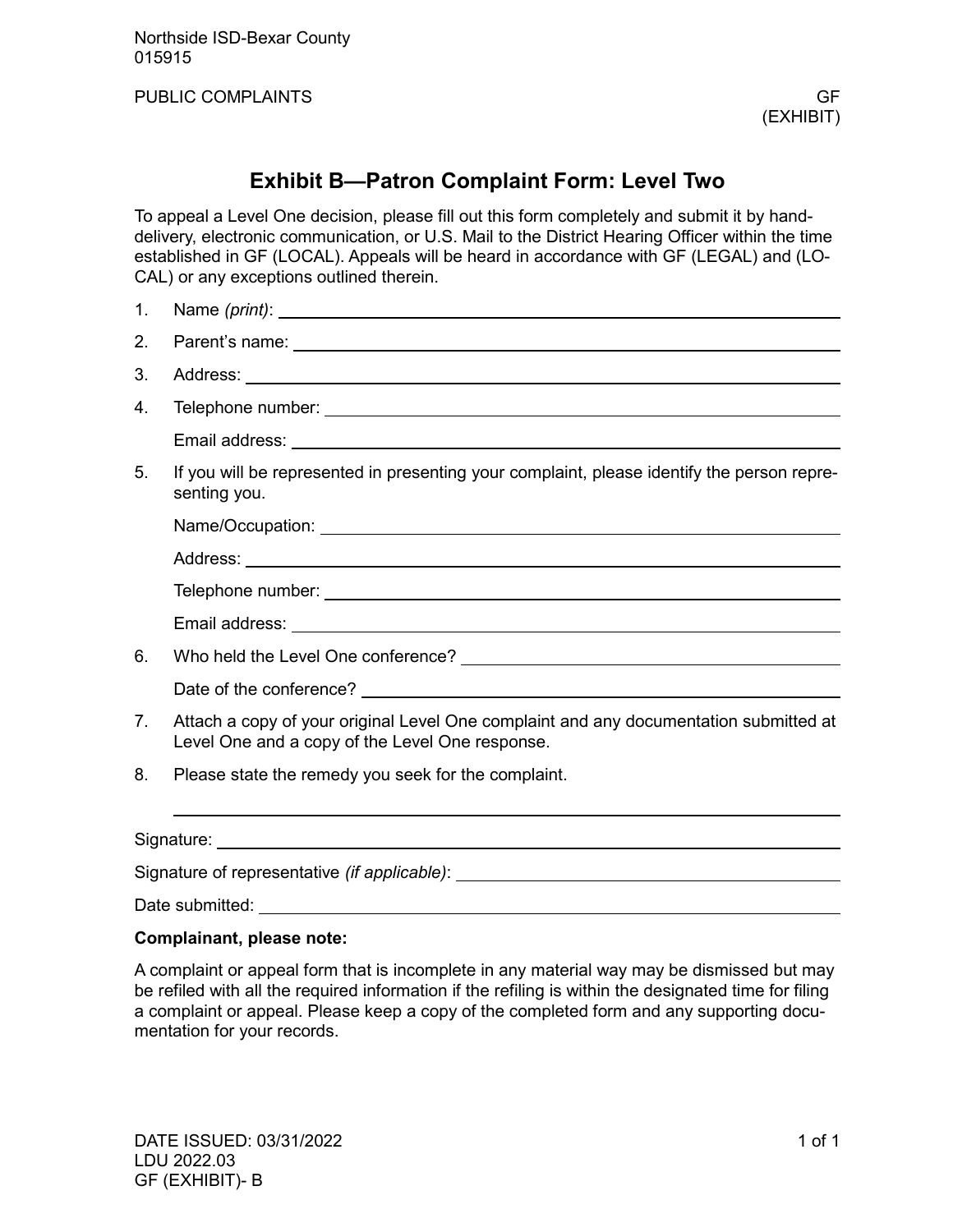Northside ISD-Bexar County 015915

PUBLIC COMPLAINTS GF

### **Exhibit C—Patron Complaint Form: Level Three**

To appeal a Level Two decision, please fill out this form completely and submit it by hand-delivery, electronic communication, or U.S. Mail to the appropriate administrator within the time established in GF (LOCAL). Appeals will be heard in accordance with GF (LEGAL) and (LO-CAL) or any exceptions outlined therein.

- 1. Name *(print)*:
- 2. Address:
- 3. Telephone number:
	- Email address:
- 4. If you will be represented in presenting your complaint, please identify the person representing you.

| 5. |                                                                                |
|----|--------------------------------------------------------------------------------|
|    |                                                                                |
| 6. | Attach a copy of your original Level Two complaint and the Level Two response. |

7. Please state the remedy you seek for the complaint.

Signature:

Signature of representative *(if applicable)*:

Date submitted: University of the submitted:

#### **Complainant, please note:**